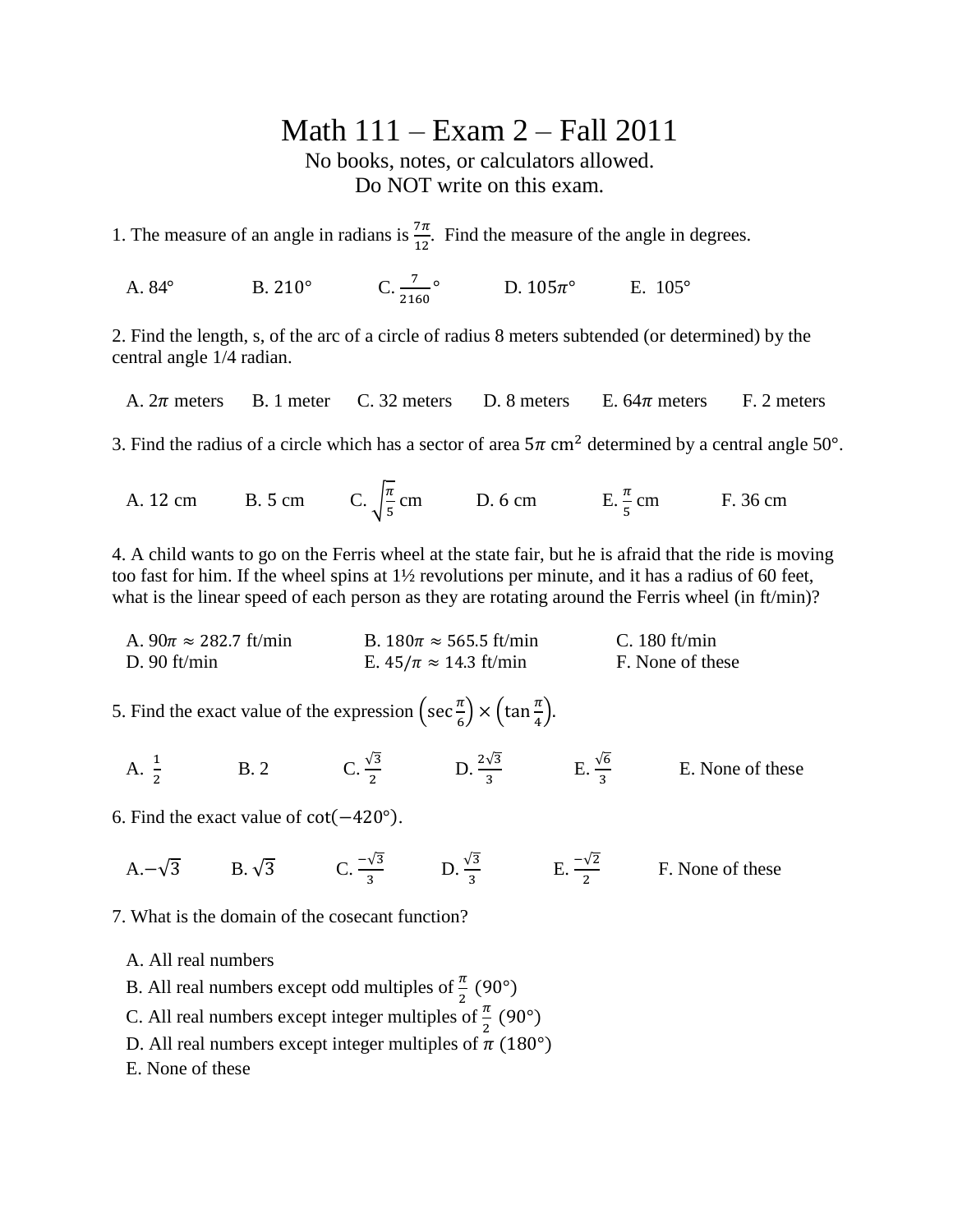8. Use the properties of trigonometric functions to find the exact value of the following expression:  $\frac{s}{\sqrt{2}}$  $\frac{\sin(7\theta)}{\cos(-430^\circ)} + \tan(-70^\circ).$ 

(a) 0 (b) 1 (c) 
$$
2 \tan(-70^{\circ})
$$
 (d)  $2 \tan 70^{\circ}$  (e)  $2 \cot(-70^{\circ})$  (f) None of these

9. The point  $(2, -3)$  is on the terminal side of an angle  $\theta$  in standard position. Find the exact value of  $\sec \theta$ .

(a) 
$$
-\frac{2\sqrt{13}}{13}
$$
 (b)  $-\frac{3\sqrt{13}}{13}$  (c)  $-\frac{\sqrt{13}}{3}$  (d)  $\frac{\sqrt{13}}{2}$  (e)  $\frac{2\sqrt{13}}{13}$  (f) None of these

10. Find the exact value of the following trigonometric expression:  $\cos^2(-40^\circ) + \sin^2(-320)^\circ$ .

- (a)  $\cot 40^\circ$  (b) 1 (c) 0 (d)  $\cot(-40^\circ)$  (e)  $-1$  (f) None of these
- 11. If  $\cos \theta = -\frac{1}{4}$  $\frac{1}{4}$  and  $\cot \theta < 0$ , find the exact value of  $\tan \theta$ .

(a) 
$$
-\frac{4\sqrt{15}}{15}
$$
 (b)  $-4$  (c)  $\frac{\sqrt{15}}{4}$  (d)  $\frac{4\sqrt{15}}{15}$  (e)  $-\sqrt{15}$  (f)  $-\frac{\sqrt{15}}{15}$ 

12. Match the function  $y = -\frac{1}{3}$  $\frac{1}{2}$  cos  $\left(\frac{1}{3}\right)$  $\frac{1}{3}x$  to the correct graph.



13) Identify the equation of a sine function that has amplitude 5 and period 3.

(a) 
$$
y = \frac{1}{5} \sin(\frac{2\pi}{3}x)
$$
 (b)  $y = \frac{1}{5} \sin(3x)$  (c)  $y = 5 \sin(\frac{2\pi}{3}x)$  (d)  $y = 5 \sin(3x)$   
\n(e)  $y = \frac{1}{5} \sin(\frac{1}{3}x)$  (f)  $y = \frac{1}{5} \sin(\frac{\pi}{3}x)$  (g)  $y = 5 \sin(\frac{1}{3}x)$  (h)  $y = 5 \sin(\frac{\pi}{3}x)$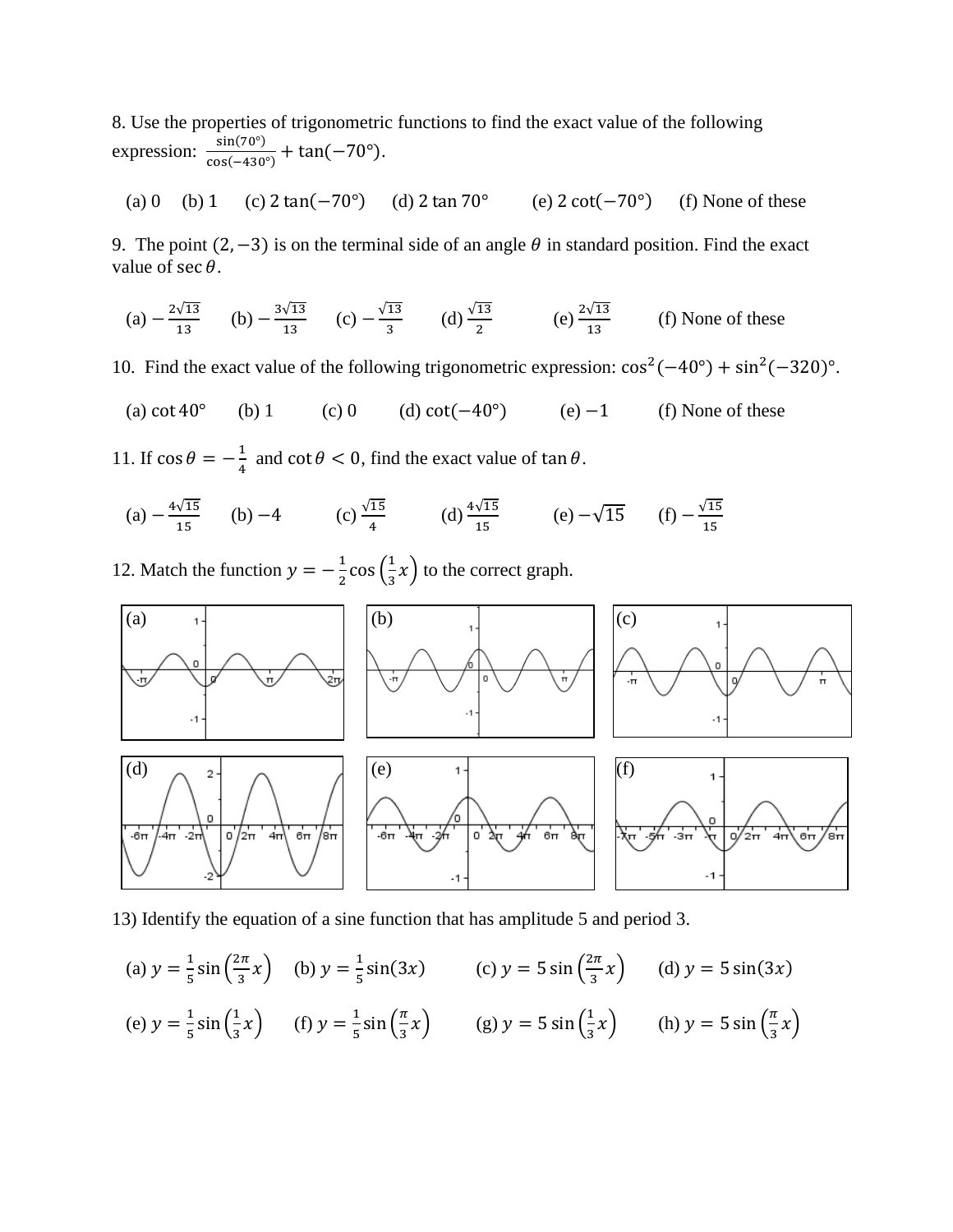14) Identify the equation for the displayed graph.





15) Match the function  $y = 2csc(2x)$  to the correct graph.



16) Write an equation for the displayed graph.

(a)  $y = \cot(x)$  (b)  $y = \cot(\frac{1}{x})$  $\frac{1}{2}x$  (c) y (d)  $y = -\tan(x)$  (e)  $y = -\tan(2x)$  (f)  $y = -\tan(\frac{1}{2})$  $\frac{1}{2}x$ 

17) Write an equation for the displayed graph.

(a) 
$$
y = \sec\left(\frac{\pi}{14}x\right)
$$
 (b)  $y = \sec(14x)$  (c)  $y = \sec\left(\frac{\pi}{7}x\right)$   
(d)  $y = \csc\left(\frac{\pi}{14}x\right)$  (e)  $y = \csc(14x)$  (f)  $y = \csc\left(\frac{\pi}{7}x\right)$ 



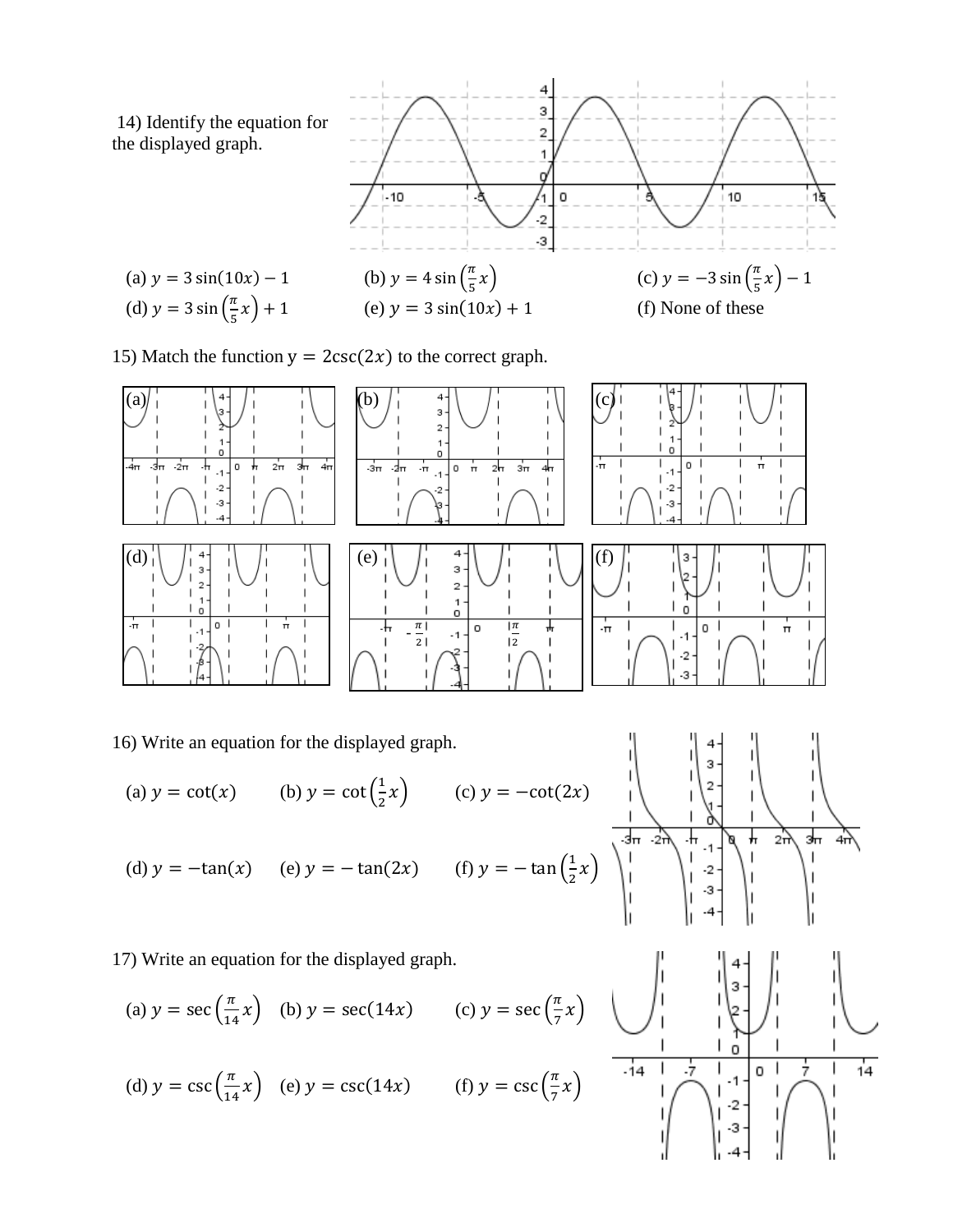18) Find the phase shift of the function  $y = -7 \csc(3x + 2)$ 

(a) 
$$
-\frac{2}{3}
$$
 (b)  $\frac{2}{3}$  (c)  $-\frac{3}{2}$  (d)  $\frac{3}{2}$  (e)  $-\frac{7}{2}$  (f)  $\frac{7}{2}$  (g)  $-\frac{7}{3}$ 

19) Write an equation for the displayed graph in terms of the sine function.

9) Write an equation for the displayed graph in terms of the sine function.\n  
\n(a) 
$$
y = \cos\left(x + \frac{\pi}{2}\right)
$$
 (b)  $y = \cos\left(x + \frac{\pi}{4}\right)$  (c)  $y = \sin\left(x + \frac{5\pi}{4}\right)$ \n  
\n(d)  $y = \cos\left(x - \frac{\pi}{2}\right)$  (e)  $y = \cos\left(x - \frac{\pi}{4}\right)$  (f)  $y = \sin\left(x - \frac{5\pi}{4}\right)$ 

20) Write an equation for the displayed graph in terms of the cotangent function.